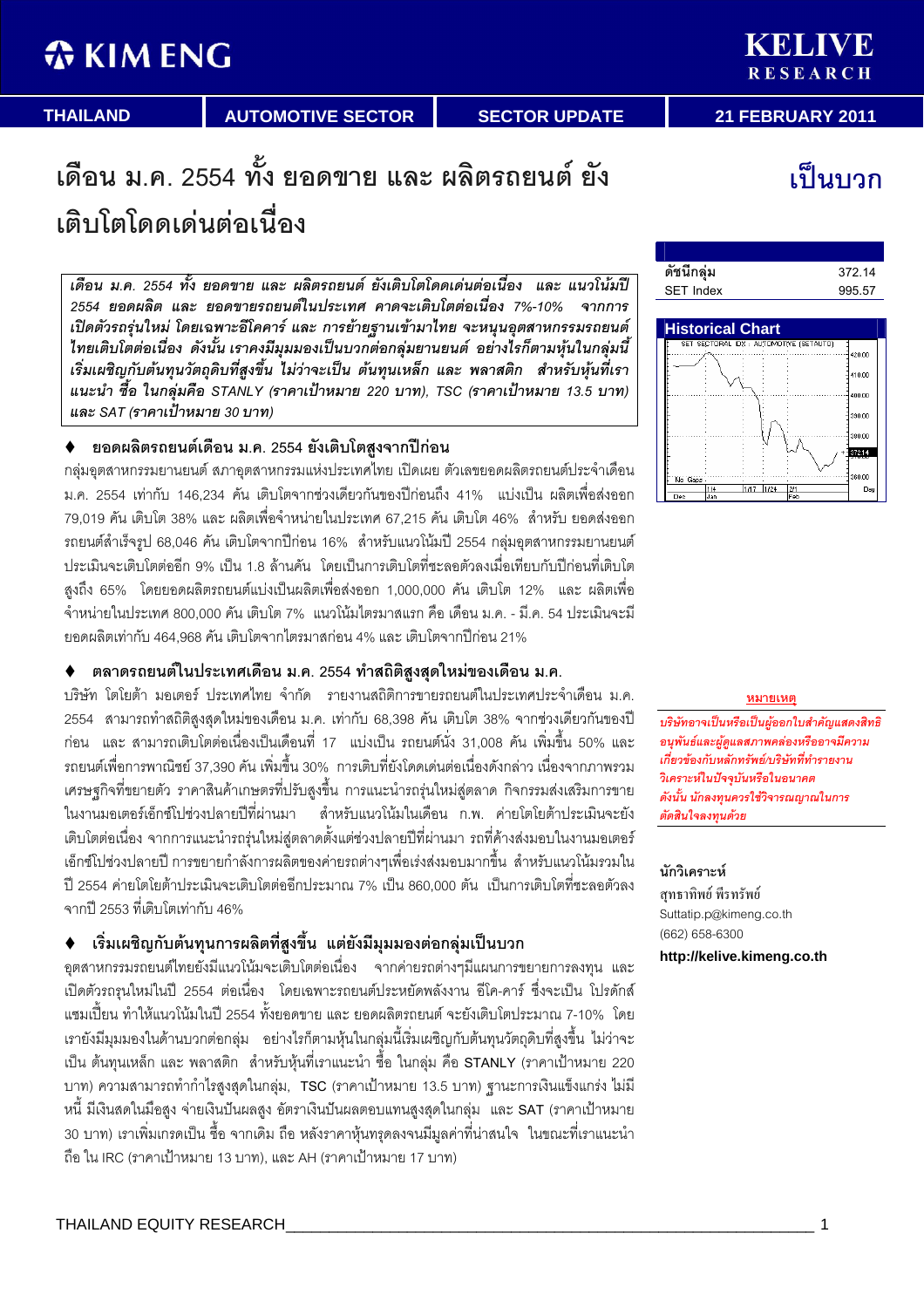# ิความหมายของคำแนะนำ

| ತ್ತೊ<br>ಲಿ       | คาดว่าราคาหลักทรัพย์จะปรับตัวดีกว่าตลาดรวมและผลการดำเนินงานในช่วง 12 เดือนข้างหน้าสูงกว่ากลุ่มธุรกิจ                |  |  |  |  |  |
|------------------|---------------------------------------------------------------------------------------------------------------------|--|--|--|--|--|
|                  | และตลาดรวม                                                                                                          |  |  |  |  |  |
| ชื้อเมื่ออ่อนตัว | ิ คาดว่าราคาหลักทรัพย์   จะปรับตัวเท่ากับหรือต่ำกว่าตลาดรวมและผลการดำเนินงานในช่วง   12   เดือนข้างหน้าสูงกว่ากลุ่ม |  |  |  |  |  |
|                  | ธุรกิจและตลาดรวม                                                                                                    |  |  |  |  |  |
| ขาย              | ี คาดว่าราคาหลักทรัพย์จะปรับตัวต่ำกว่าตลาดรวมและผลการดำเนินงานในช่วง 12 เดือนข้างหน้าจะอยู่ในระดับที่ต่ำกว่า        |  |  |  |  |  |
|                  | กลุ่มธุรกิจและตลาดรวม                                                                                               |  |  |  |  |  |
| ถือ              | คาดว่าราคาหลักทรัพย์จะปรับตัวเท่ากับตลาดรวมและผลการดำเนินงานในช่วง 12 เดือนข้างหน้าจะอยู่ในระดับเดียวกับกลุ่ม       |  |  |  |  |  |
|                  | ธุรกิจและตลาดรวม                                                                                                    |  |  |  |  |  |
| เต็มมูลค่า       | ิ คาดว่าราคาหลักทรัพย์จะปรับตัวเท่ากับหรือต่ำกว่าตลาดรวมและผลการดำเนินงานในช่วง 12 เดือนข้างหน้าจะอยู่ในระดับ       |  |  |  |  |  |
|                  | เดียวกันหรือต่ำกว่ากลุ่มธุรกิจและตลาดรวม                                                                            |  |  |  |  |  |
| ชื้อเก็งกำไร     | ิ คาดว่าราคาหลักทรัพย์จะเคลื่อนไหวผันผวนจากประเด็นต่างๆ ที่จะส่งผลกระทบต่อปัจจัยพื้นฐานของบริษัทในอนาคต ซึ่งนัก     |  |  |  |  |  |
|                  | ลงทุนจะต้องลงทุนอย่างระมัดระวัง                                                                                     |  |  |  |  |  |

|                                               |               | THAI INSTITUTE OF DIRECTORS ASSOCIATION (IOD) CORPORATE GOVERNANCE REPORT RATING 2010 |               |               |               |               |                |               |
|-----------------------------------------------|---------------|---------------------------------------------------------------------------------------|---------------|---------------|---------------|---------------|----------------|---------------|
| $\bullet$<br>$\bullet$<br>$\bullet$ $\bullet$ |               |                                                                                       |               |               |               |               |                |               |
| ADVANC                                        | <b>BMCL</b>   | IC <sub>C</sub>                                                                       | <b>NCH</b>    | <b>RS</b>     | <b>SIS</b>    | Score Range   | Number of Logo | Description   |
| AMATA                                         | CPF           | IFEC.                                                                                 | <b>NKI</b>    | SAMART        | SITHAI        | $90 - 100$    | AAAAA          | Excellent     |
| AOT                                           | CPN           | <b>IRPC</b>                                                                           | NMG           | SAMTEL        | SNC           | $80 - 89$     | AAAA           | Very Good     |
| <b>ASIMAR</b>                                 | CSL           | <b>KBANK</b>                                                                          | <b>NOBLE</b>  | SAT           | <b>SSI</b>    | $70 - 79$     | AAA            | Good          |
| <b>BAFS</b>                                   | DRT           | <b>KEST</b>                                                                           | <b>PSL</b>    | <b>SC</b>     | SVI           | 60-69         | ΔA             | Satisfactory  |
| <b>BANPU</b>                                  | EGCO          | KK                                                                                    | PTT           | <b>SCB</b>    | <b>TCAP</b>   | $50 - 59$     | Δ              | Pass          |
| BAY                                           | <b>ERAWAN</b> | KSL                                                                                   | PTTAR         | <b>SCC</b>    | <b>THCOM</b>  | Lower than 50 | No logo given  | N/A           |
| <b>BCP</b>                                    | <b>FORTH</b>  | <b>KTB</b>                                                                            | PTTCH         | <b>SCIB</b>   | TIP           | <b>TNITY</b>  |                |               |
| <b>BECL</b>                                   | GBX           | L&E                                                                                   | PTTEP         | <b>SCSMG</b>  | <b>TIPCO</b>  | <b>TOG</b>    |                |               |
| BKI                                           | GC            | <b>LPN</b>                                                                            | <b>RATCH</b>  | $SE-ED$       | <b>TISCO</b>  | <b>TOP</b>    |                |               |
| <b>BLS</b>                                    | HEMRAJ        | MCOT                                                                                  | <b>ROBINS</b> | <b>SIM</b>    | TMB           | <b>TTA</b>    |                |               |
| AAAA                                          |               |                                                                                       |               |               |               |               |                |               |
| <b>ACAP</b>                                   | <b>BROOK</b>  | <b>DTC</b>                                                                            | KDH           | <b>NSI</b>    | PYLON         | <b>SKR</b>    | TEAM           | <b>TSC</b>    |
| <b>AEONTS</b>                                 | <b>BTNC</b>   | EASTW                                                                                 | <b>KGI</b>    | OCC           | QH            | SMIT          | TF             | <b>TSTE</b>   |
| AHC                                           | <b>BWG</b>    | EIC.                                                                                  | <b>KTC</b>    | OGC           | <b>RASA</b>   | SMK           | <b>TFD</b>     | <b>TSTH</b>   |
| AJ                                            | CCET          | <b>ESSO</b>                                                                           | KYE           | OISHI         | <b>RCI</b>    | SPALI         | THAI           | TTI.          |
| AKR                                           | CENTEL        | FE.                                                                                   | LANNA         | PAP           | <b>RCL</b>    | <b>SPC</b>    | THRE           | <b>TTW</b>    |
| AP                                            | <b>CFRESH</b> | <b>GENCO</b>                                                                          | LH.           | PB.           | <b>RICH</b>   | SPI           | <b>TIC</b>     | <b>TUF</b>    |
| AS                                            | <b>CGS</b>    | GFPT                                                                                  | LOXLEY        | PDI           | <b>ROJNA</b>  | <b>SSEC</b>   | <b>TICON</b>   | <b>TVO</b>    |
| ASK                                           | CHUO          | GL                                                                                    | <b>LST</b>    | P G           | <b>RPC</b>    | <b>SSF</b>    | TIW            | TWEP          |
| ASP                                           | CIMBT         | <b>GLOW</b>                                                                           | MACO          | <b>PHATRA</b> | S & J         | <b>SSSC</b>   | <b>TK</b>      | <b>TYM</b>    |
| AYUD                                          | <b>CITY</b>   | GOLD                                                                                  | MAJOR         | PL.           | S&P           | <b>STANLY</b> | <b>TKT</b>     | <b>UMI</b>    |
| <b>BBL</b>                                    | <b>CK</b>     | <b>GRAMMY</b>                                                                         | MAKRO         | PM            | SALEE         | <b>STEC</b>   | <b>TLUXE</b>   | UMS           |
| <b>BEC</b>                                    | <b>CM</b>     | HANA                                                                                  | MATCH         | POST          | SAMCO         | <b>STEEL</b>  | <b>TMT</b>     | UP.           |
| <b>BFIT</b>                                   | CNS           | <b>HMPRO</b>                                                                          | MATI          | PPM           | <b>SCCC</b>   | <b>SUC</b>    | TNL            | UPOIC         |
| <b>BGH</b>                                    | CPALL         | IAM                                                                                   | MBK           | PR            | <b>SCG</b>    | <b>SUSCO</b>  | <b>TOPP</b>    | <b>UV</b>     |
| BH.                                           | <b>CSC</b>    | <b>INET</b>                                                                           | MFC           | PRANDA        | <b>SEAFCO</b> | SVOA          | <b>TPC</b>     | <b>VNT</b>    |
| <b>BIGC</b>                                   | CSR           | IR C                                                                                  | MFEC          | PREB          | SHIN          | <b>SWC</b>    | <b>TPCORP</b>  | <b>WACOAL</b> |
| <b>BJC</b>                                    | <b>DCC</b>    | <b>IRCP</b>                                                                           | <b>MINT</b>   | PRIN          | <b>SICCO</b>  | SYNTEC        | TRC            | WAVE          |
| <b>BNC</b>                                    | DELTA         | ITD                                                                                   | MK            | <b>PS</b>     | SIMAT         | <b>TASCO</b>  | TRT            | YUASA         |
| <b>BOL</b>                                    | <b>DM</b>     | <b>KASET</b>                                                                          | MSC           | PT.           | <b>SINGER</b> | <b>TBSP</b>   | TRU            | <b>ZMICO</b>  |
| <b>BROCK</b>                                  | DTAC          | KCE                                                                                   | MTI           | PTL           | SIRI          | <b>TCP</b>    | TRUE           |               |
| $\blacktriangle$<br>$\triangle$ $\triangle$   |               |                                                                                       |               |               |               |               |                |               |
| $\overline{A}$                                | CI.           | ETG                                                                                   | KC            | <b>MJD</b>    | Q-CON         | <b>STA</b>    | TNH            | UST           |
| AFC                                           | CMO           | F&D                                                                                   | <b>KCAR</b>   | <b>MLINK</b>  | RAIMON        | <b>STAR</b>   | <b>TNPC</b>    | UT.           |
| AH                                            | CMR           | FANCY                                                                                 | <b>KH</b>     | <b>MPIC</b>   | <b>ROCK</b>   | SVH           | <b>TONHUA</b>  | <b>UTP</b>    |
| AI                                            | CNT           | <b>FNS</b>                                                                            | KKC           | N C           | SAM           | SYNEX         | TPA            | UVAN          |
| AIT                                           | CPI           | <b>FOCUS</b>                                                                          | KMC           | NEP           | SAUCE         | <b>TAPAC</b>  | <b>TPAC</b>    | VARO          |
| <b>ALUCON</b>                                 | CRL           | <b>FSS</b>                                                                            | <b>KWC</b>    | NEW           | SCNYL         | TC            | TPP            | VIBHA         |
| AMC                                           | CRANE         | GFM                                                                                   | <b>KWH</b>    | <b>NNCL</b>   | <b>SCP</b>    | <b>TCB</b>    | TR.            | VNG           |
| APRINT                                        | <b>CSP</b>    | <b>GLAND</b>                                                                          | LALIN         | <b>NTV</b>    | <b>SF</b>     | <b>TCC</b>    | <b>TSF</b>     | W G           |
| <b>ASCON</b>                                  | CTW           | GYT                                                                                   | LEE           | <b>NWR</b>    | <b>SFP</b>    | <b>TCJ</b>    | TWZ            | W IN          |
| BAT-3K                                        | <b>CWT</b>    | <b>HFT</b>                                                                            | LHK           | OHTL          | <b>SHANG</b>  | TFI.          | <b>TYCN</b>    | <b>WORK</b>   |
| <b>BGT</b>                                    | DEMCO         | <b>HTC</b>                                                                            | LRH           | PAF           | SIAM          | <b>TGCI</b>   | <b>UBIS</b>    |               |
| <b>BLAND</b>                                  | DIMET         | <b>ILINK</b>                                                                          | MBAX          | PATO          | SMM           | THANI         | UEC            |               |
| <b>BSBM</b>                                   | <b>DRACO</b>  | IT.                                                                                   | M-CHAI        | PERM          | <b>SPACK</b>  | THIP          | UKEM           |               |
| <b>BSM</b>                                    | <b>EASON</b>  | <b>JCT</b>                                                                            | MCS           | <b>PICO</b>   | SPG           | <b>TKS</b>    | UNIQ           |               |
| <b>BTS</b>                                    | <b>ECL</b>    | <b>JTS</b>                                                                            | MDX           | <b>PRECHA</b> | SPPT          | TMD           | <b>UPF</b>     |               |
| CHARAN                                        | <b>ESTAR</b>  | <b>JUTHA</b>                                                                          | METRO         | PRG           | <b>SST</b>    | TNDT          | US.            |               |
|                                               |               |                                                                                       |               |               |               |               |                |               |

## <u>คำชี้แจง</u>

่ การเปิดเผยผลการสำรวจของสมาคมส่งเสริมสถาบันกรรมการบริษัทไทย (IOD) ในเรื่องการกำกับดูแลกิจการ (Corporate Governance) นี้ เป็น .<br>การดำเนินการตามนโยบายของสำนักงานคณะกรรมการกำกับหลักทรัพย์และตลาดหลักทรัพย์ โดยการสำรวจของ IOD เป็นการสำรวจและประเมินจากข้อมูล ีของบริษัทจดทะเบียนในตลาดหลักทรัพย์แห่งประเทศไทย และตลาดหลักทรัพย์ เอ็มเอไอ ที่มีการเปิดเผยต่อสาธารณะ และเป็นข้อมูลที่ผู้ลงทุนทั่วไปสามารถ เข้าถึงได้ ดังนั้น ผลสำรวจดังกล่าวจึงเป็นการนำเสนอในมุมมองของบุคคลภายนอก โดยไม่ได้เป็นการประเมินการปฏิบัติ และมิได้มีการใช้ข้อมูลภายใน ในการ ประเมิน

้อนึ่ง ผลการสำรวจดังกล่าว เป็นผลการสำรวจ ณ วันที่ปรากกฎในรายงานการกำกับดูแลกิจการ บริษัทจดทะเบียนไทยเท่านั้น ดังนั้น ผลการสำรวจ ี่จึงอาจเปลี่ยนแปลงได้ภายหลังวันดังกล่าว ทั้งนี้ บริษัทหลักทรัพย์กิมเอ็ง (ประเทศไทย) จำกัด (มหาชน) มิได้ยืนยันหรือรับรองถึงความถูกต้องของ ผลการ ล้ารวจดังกล่าวแต่อย่างใด